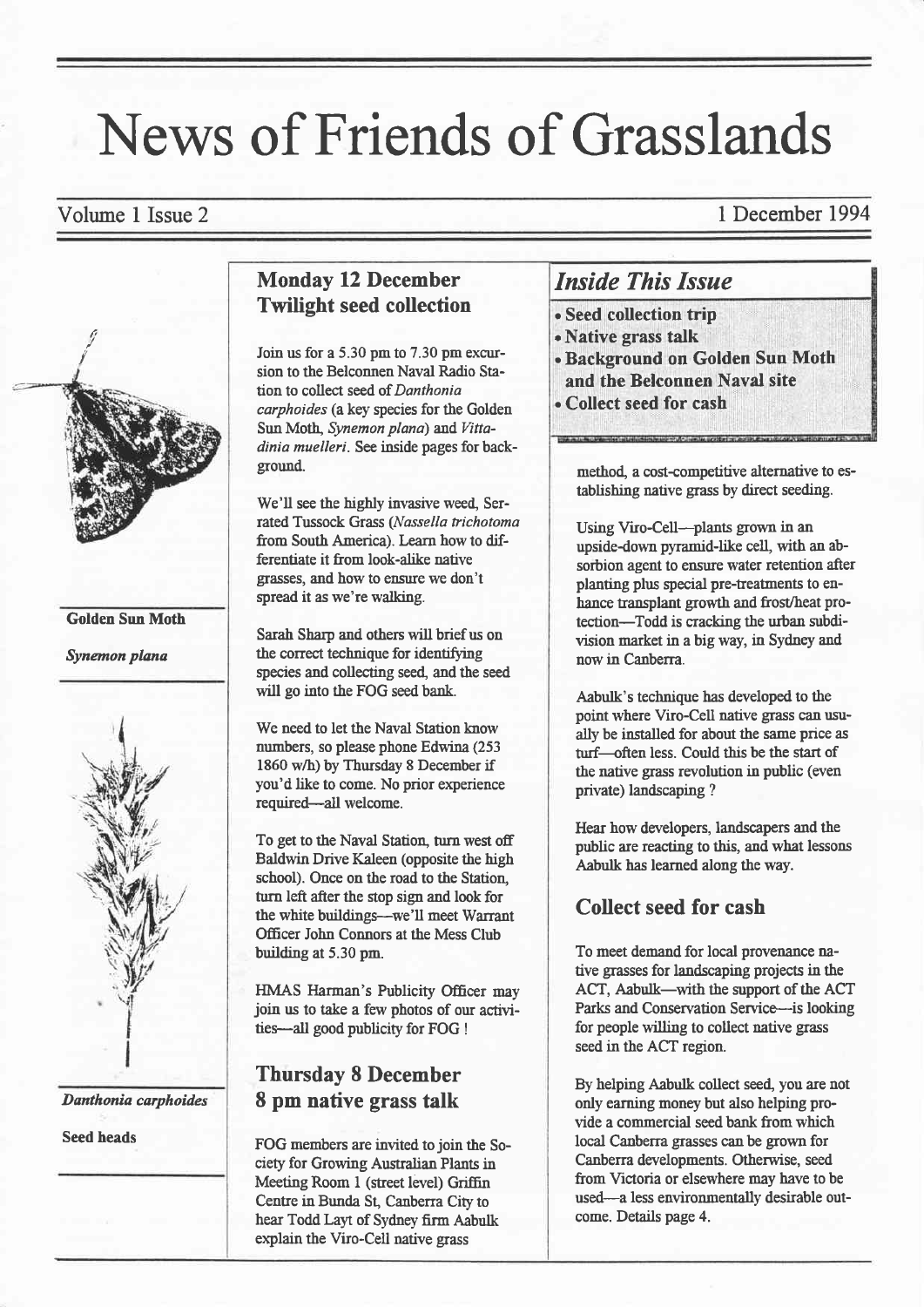Introduced plants rapidly displaced natiue grasslands, destroying the animal communities they supported.

## GOLDEN SUN MOTH

BY TED EDWARDS

N PAST DECADES ENDANGERED species conservation has concentrated heavily on vertebrates. Invertebrates were poorly understood and knowledge about them was lacking. Today, for a very few, information is becoming available that indicates many are in danger of extinction.

One such species is the Golden Sun Moth (Synemon plana). It belongs to an

ancient family of moths, the Castniidae or sun moths, which are day-flying and, like butterflies, have well-developed clubbed antennae. Adult Golden Sun Moths have a wingspan of about five centimetres and are active in the hottest part of sunny days between mid November and mid December. They inhabit grasslands dominated by certain species of wallaby grass (Danthonia spp.). In Canberra this is Short Wallaby Grass (D. carphoides). The males patrol the grasslands flying rapidly and searching for females. When a patrol-Iing male flies over an unmated female she flips her cryptic dark grey forewings forward exposing her golden orange hind wings to which the male responds by alighting beside her. After mating the females scuttle from tussock to tussock inserting their eggs deep into the bases. The wings of the females are reduced in size so, although they can fly, they rarely



Reproduced from the Spring 1993 issue of ANH magazine

Page 2 News of Friends of Grasslands

do so unless frightened and then they only fly for a short distance. In this respect the species is unique in its family.

The adult moths hare no mouthparts and so cannot feed or drink. They do not live long and probably die within a few days of emergence. All the feeding is done by the caterpillars which, after hatching from the eggs, tunnel in the soil feeding on the underground parts of the wallaby grass. How long they remain caterpillars is unknown but two years is the most likely period. When fully grown they prepare a vertical tunnel to the surface through which the pupa travels just before the moth emerges.

At the time of European settlement suitable grasslands inhabited by Synemon plana were found from Bathurst (New South Wales) through central Victoria to the South Australian border. These grasslands were prime areas for agriculture and were quickly occupied. Fortunately wallaby grass was one of the native grasses most resistant to heavy grazing by introduced stock and the grasslands survived, although probably in an altered state.

In the 1950s the use of chemical fertilisers and more vigorous introduced pasture grasses and clovers became almost universal in the areas where suitable Danthonia grasslands grew. These introduced plants rapidly displaced the grasslands, destroying the animal communities they supported. Synemon plana was once very common in the grasslands but today is known from only ten sites in the inner urban areas of the ACT, and two sites in Victoria. The largest known surviving site is the Belconnen Nayal Station in Canberra, an area of some 100 hectares now under imminent threat of development, but some of the sites are no larger than a few hundred square metres.

The Golden Sun Moth is a robust survivor and can be common in these tiny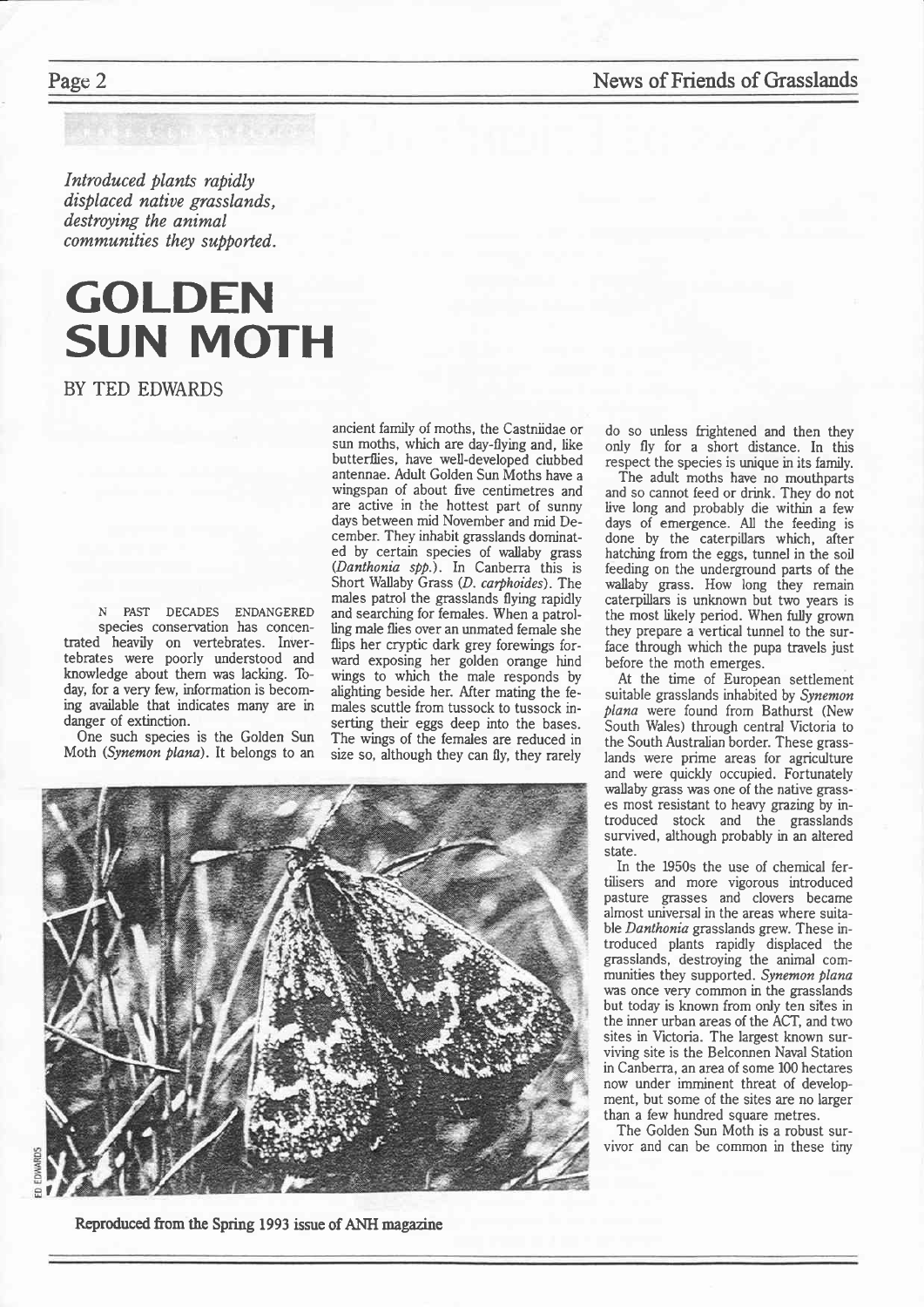areas, some of which hare been isolated and at their present size for several decades. Nevertheless the moth is endangered because the grassland it inhabits is endangered.

None of the known sites is in a national park or part of a large reserve, and all are vulnerable to various threats. Housing and office development in Canberra threaten some of the surviving sites and invasion by introduced weeds is another major threat. Danthonia carphoides grassland survives best where it is lightly grazed or occasionally subject to high mowing. Without grazing or mowing the low-growing natives can become shaded and eventually choked out by taller exotic plants. Clearly at least two adequate reserves are necessary, and these would need to be carefully managed with minimum disturbance except for grazing or mowing, if the moth is to survive. Much

The female's wings are reduced in size so, although they can fly, they rarely do.

more needs to be known of the biology of the moth and the characteristics of the grassland if they are to be successfully conserved.

The Golden Sun Moth is a species of some scientific interest. It was once an extremely successful moth, common over alarge area of south-eastern Australia. It has the advantage of being relatively resistant to grazing and mowing, and possibly also resistant to fires. It has the disadvantage of being confined to a single plant community suited to and vulnerable to modern agriculture. It has the further disadvantage of being unable to recolonise an area distant from an inhabited site because of the relative immobility of the female. These characteristics have brought it to the edge of extinction.

Although this article is about one conspicuous species, it is important to stress that it serves as a figurehead or focus for the many invertebrates as yet unstudied that are also confined to these grasslands and also in danger of extinction. All these invertebrates play an essential role in the balance of the grassland. While many of the individual plant species in the grassland are not yet endangered, the grassland community itself is.  $\blacksquare$ 

Ted Edwards is a scientist at the Australian National Insect Collection in the CSIRO's Division of Entomology in Canberra. He has been studying the taxonomy of moths for the last 23 years.

ANH

#### Naval Navigation Centre, Belconnen A.C.T.

LOCATION: 1 km north of Belconnen in the ACT. AMG: 6902 60997. Quadrat No. MON348. Figure L3.

SIZE: 50 ha.

RARE OR THREATENED SPECIES: The site is the best remaining habitat of the endangered moth Synemon plana, which in its larval form, feeds on the roots of Danthonia carphoides.

OTHER SIGNIFICANT FEATURES: The best remaining lowland grassland in the ACT dominated by Danthonia spp..

LAND TENURE & MANAGING BODY: Commonwealth Government. Australian Defence Forces - Navy.

CURRENT MANAGEMENT: The area is sccurely fenced off and managed as a communication station. The grass is regularly mown.

THREATS: The Navy are proposing to relocate the navigation centre to Narranderra on the south-west slopes of NSW. The Belconnen site is then proposed for urban subdivision so the grassland would be destroyed. Weeds are a problem in sections of the centre but mowing seems to minimise their dominance.

RECOMMENDATION: If the Navy move, the area should be incorporated into the ACT's rescrye system. The fence should be maintained and the grassland should continue to be subject to high mowing (20 cm), pending more research into its requirements.

Reproduced from 'Conservation of Lowland Native Grasslands in South-Eastern Australia', World Wide Fund for Natue Australia